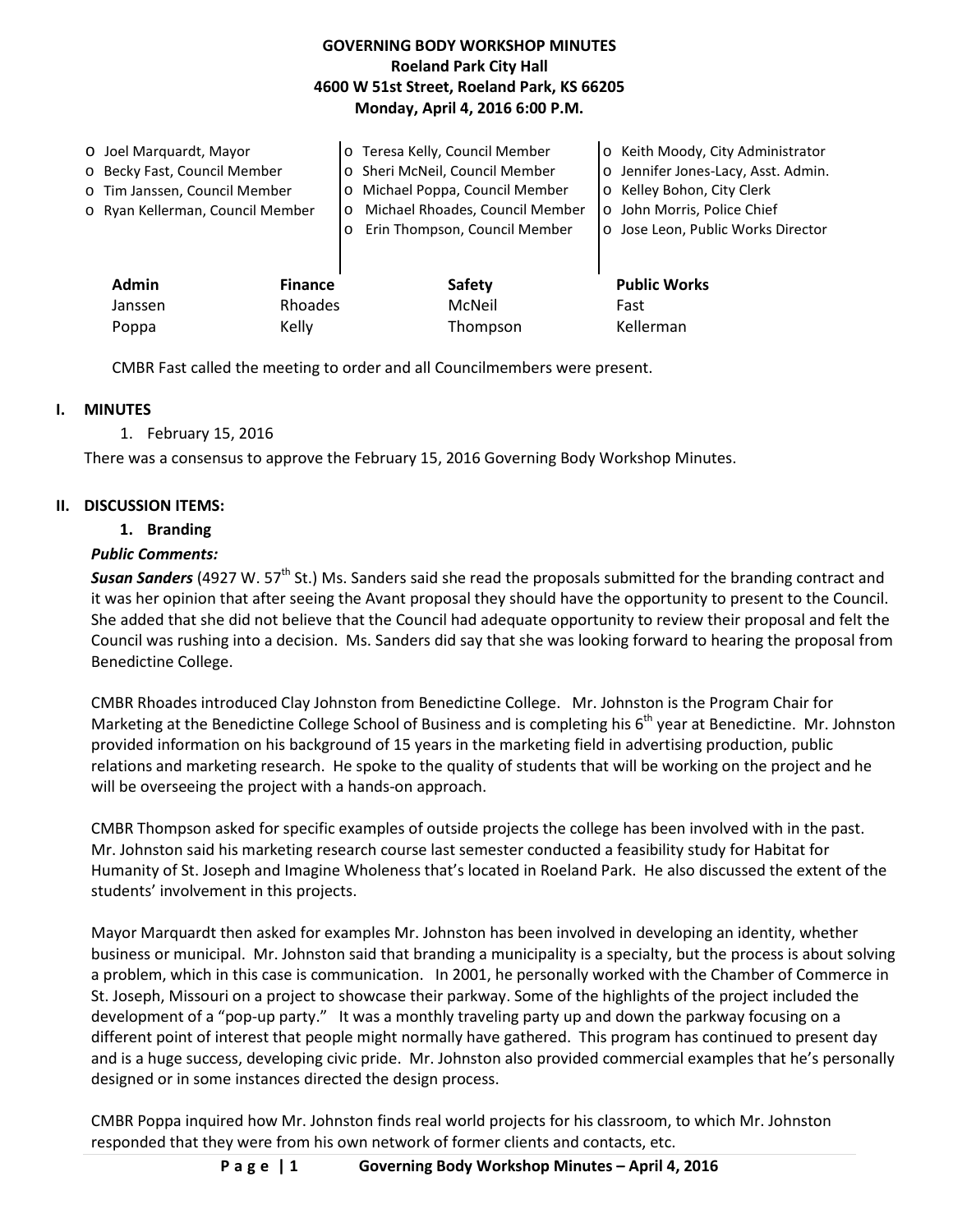Mayor Marquardt inquired as to how the City's project would be treated and whether it would be a professional product that he would oversee along the way. Mr. Johnston reiterated his approach in the classroom would be to devote a third to half of the class time to actually working on the project. He added that they will also be working outside the classroom as well on the project. He added that he has a vested interest in this project and in the students performing well. He will not turn them loose, but ensure that they are getting the best consultation possible. He will be working beside the students rather than lording over them and as such will act as a facilitator and consultant.

CMBR Kelly inquired about the continuity of the project with the school year schedule. Mr. Johnston anticipates working on the project through one semester beginning with developing the study and gathering information within the first few weeks of school. The project is open to Mass Communication and Art students, or any student with experience with layout design and graphic design.

CMBR Poppa inquired further about the timeline. There will be a development study and research criteria and data collected, all of which will be completed within the first six weeks of class. They will begin the interviews, conducting the focus groups and surveys to develop the mission statement. In the process they decide how to launch the new design into the world and also how to share other information that best communicates the position of the City, its best attributes about living and working in Roeland Park. By week nine or ten, Mr. Johnston expects to have an initial report to the Committee and the Council. He will be in constant contact with the City, attending every necessary meeting to provide updates to the Council. By the end of 17 weeks, the City can anticipate the finished product, December 2016. There will be planned media events and public relations to share across the metro.

Mayor Marquardt called it a three-part process, the writing of the position statement (design brief), the creative process, and then the roll-out. He felt there will be a distinct line once they have the position statement.

CMBR Kelly noted they were making a lot of hybrid changes and wants to be sure they don't over-burden what the scope of the school is and their time. She said when the data collection is opened up to the outside it will need to be done in an equitable way. She also asked how the data gathered and who will be the owner of that data. Mr. Johnston stated that as the client Roeland Park owns and will keep the data. He also said he was willing to sign a confidentiality agreement if requested.

CMBR Fast expressed concerns about students having time available to work on project of this scope. She said she would like to see Mr. Johnston having more of a role and of it being less of a student role. Mr. Johnston said he will personally direct the focus groups as he has the experience for that. He also stated that he was not comfortable having Councilmembers in on the discussions as that is not a marketing research best practice.

There was further Council discussion of the process, timelines and final product implementation.

CMBR Poppa asked what roles the students would play. Mr. Johnston said the design of the research tool, developing the data, the process and analyzing the data would be done by the undergraduate marketing research class. Research collection and part of the analysis will be done by masters' students.

CMBR Fast - thanked Mr. Johnston for his time in answering the questions and noted that he had been very helpful.

Mr. Johnston thanked the Governing Body for giving Benedictine College consideration and the students are very appreciative of the opportunity. He said it was an exciting thing to be able to compete and to provide a tremendous learning opportunity that will hopefully get some students a leg up in getting a job. He concluded by stating that it's in the school's interest to give the City the best outcome possible.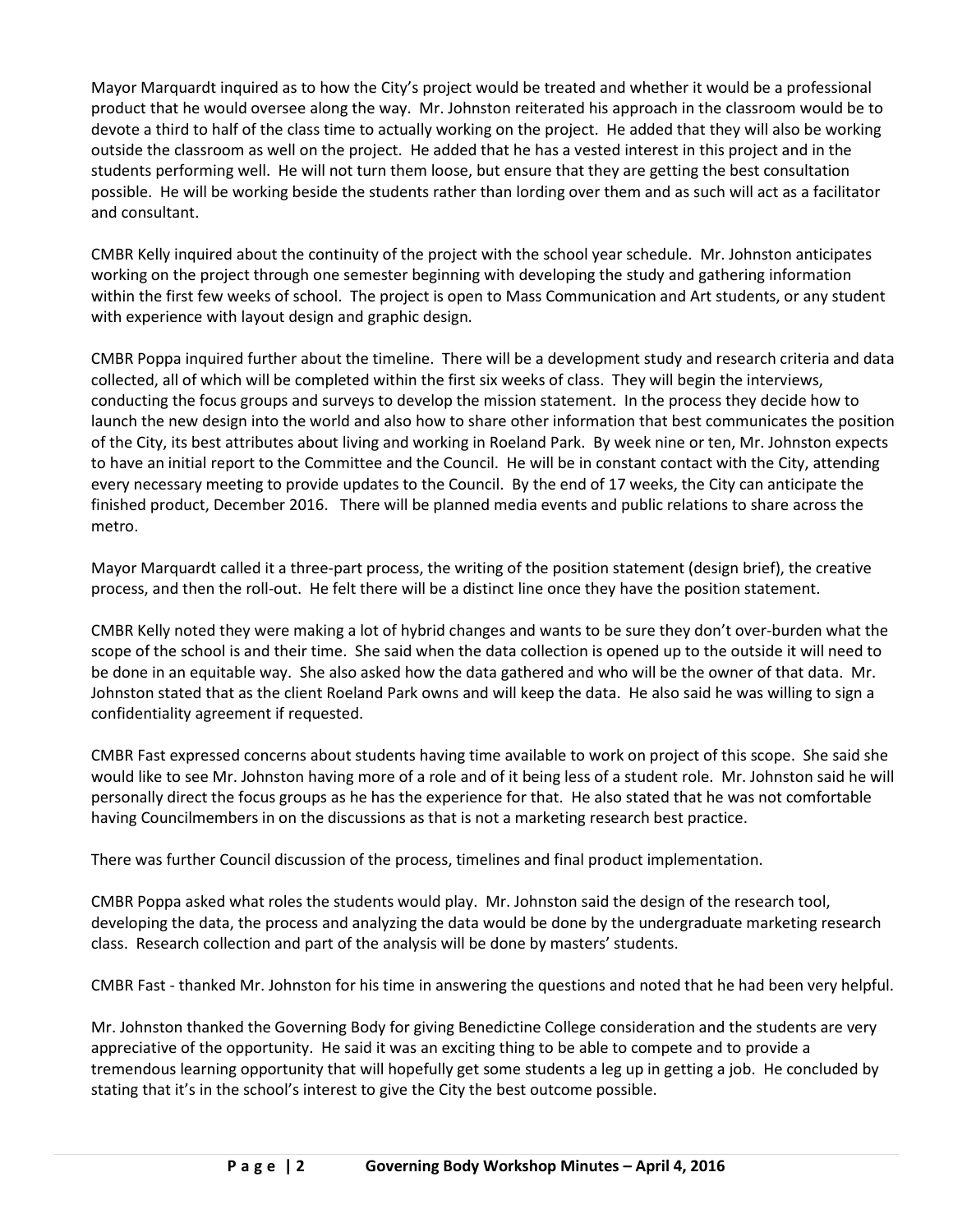The Committee then agreed to postpone the discussion until later in the meeting.

### (Proceed to remaining agenda items)

The Council reopened discussions with an agreement to adjourn the meeting at 9:00 p.m. with any unfinished discussions to be placed on the next Workshop agenda. They then took a brief recess.

# (Recess)

Mayor Marquardt said most people agree that the branding process didn't go as they had hoped as far as its process. He said he was willing to take a shot with Benedictine. He also told the Council that if they feel like the process isn't being followed or the product isn't what we as a City would want to not be shy about speaking up.

CMBR McNeil said the students are young and energetic and will probably try to do a really, really good job and she would like to give them a chance.

Mayor Marquardt recommends using the data they currently have and have the ETC survey sooner rather than later and that may help to alleviate some concerns.

CMBR Poppa said they have received a lot more information, but they still do not have portfolios on the students and they don't have contact information for references. He will still vote no as it is too important of a project to put into a class project.

CMBR Kellerman said they are able to control the outcome of what Benedictine would produce, and they are able to ask for items that may be missing from the RFP.

CMBR Poppa reiterated that he was disappointed in the entire process. He felt they asked for a qualified firm that has pertinent or relevant experience. He noted Mr. Johnston has some relevant experience in marketing and branding, but the students do not. He found out it will be undergrad students that will initially start collecting data and he was under the impression it was masters' students the entire time. It has been stated there will be additional hand-holding, which would not have to be done with a firm, especially when they had several qualified firms that came in at or under budget that weren't given an opportunity.

CMBR Kelly said the RFP reflects something different than what was requested by Benedictine, but that is not what the Council set out to do with RFP. They set out to hire a qualified firm to do that work. In both proposals she sees things that are troubling. She said if the committee is not going to follow the process, then there needs to be a restructure of the committee and this will take more time and there will also be a need to restructure the RFP not being followed. She added that people are concerned with the professional outcome. She wants the ETC survey to start and would like to gather data for them because they don't have the knowledge or the tools to really develop benchmarking information that can be used.

City Administrator Moody said it was not anticipated that a school would respond. The advantage is it's affordable and they get to support a local agency, and you're giving the students an opportunity to build a résumé, things not necessarily you'd be looking for if hiring a private firm.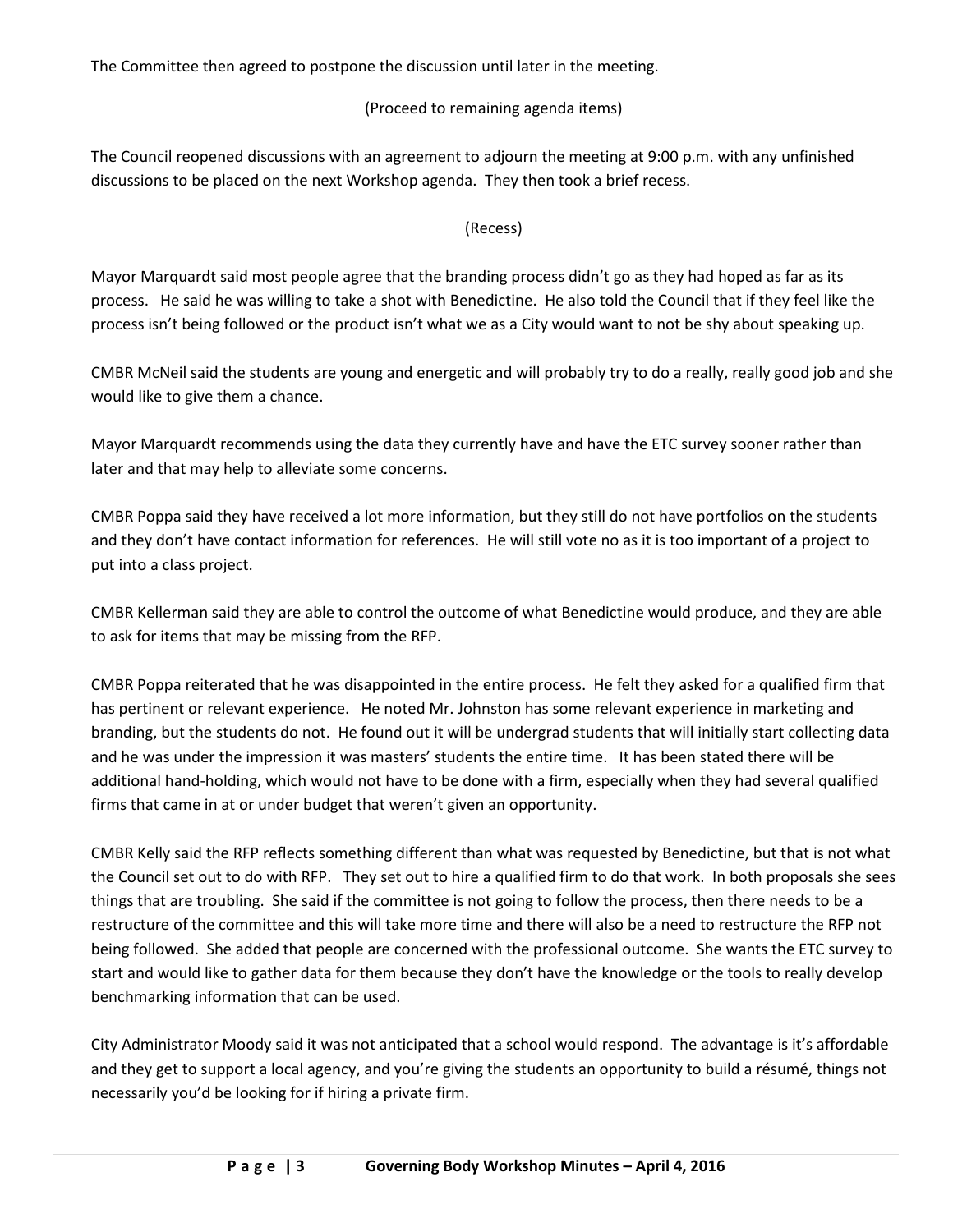Mayor Marquardt said he was disappointed in the process as well as there was another group that was going to be *pro bono*. Seeing that the RFP was heavily altered, he proposed a consensus to move forward with Benedictine, using ETC, and having more professional input.

The Council directed City Administrator Moody to draw up an agreement and to work with CMBR Poppa and CMBR Rhoades to put together items in the agreement for discussion at the next Workshop, April 18.

CMBR Fast encouraged Councilmembers to submit questions or suggestions to Mr. Moody.

# **2. Review of Future General Obligation Debt Analysis**

City Administrator Moody provided detailed information on debt capacity calculations put together by the City's financial advisors to answer the question of how much debt could be issued in a reoccurring manner. The criteria they were asked to employ was to keep the portion of the mill levy level during this period of time and to keep the amount issued as an equal amount. Currently the City has issued \$2 million general obligation debt every three years. Bonds are paid back over the standard 20-year period with an assumed four percent interest, utilizing assumptions concerning assessed value. There is an assumed two percent increase in the annual assessed value, ½ of the 15-year average. Sales taxes are used to pay existing debt that sunsets in 2023 and Stormwater assessments are reflected through the bonds they support. Mr. Moody provided projections out to 2039. He said that issuing debt is a decision to be made by the Court, but the plan has a lot of flexibility but would also help with capital improvement project planning. The approach they have taken is to have the amortization level throughout the years, which is the fair way to do it and would not place an extra burden on future generations.

Mr. Moody said the alternative to this option is to save the money and when enough money is accumulated, then they can do the planned project.

CMBR McNeil expressed concerns of a continued habit of borrowing. City Administrator Moody said if there was enough resolve and the Council was frugal enough, they could fund projects on a pay-as-you-go basis.

Mr. Moody was looking for support from Council for his proposal stating that if the plan is to fund the CIP, then using the general operating portion of the mill levy and no general obligation bond puts limits on what can be done.

CMBR Kelly said she has seen where projects have been pushed off by previous councils. This proposal is a plan to maintain the infrastructure on a rolling basis and said it was a healthy and conservative plan. She noted that with each council change priorities shift. Most folks that she has spoken with are willing to maintain the mill levy to keep the City strong and the infrastructure great.

CMBR Kellerman asked for clarification on what the gross capacity, existing debt service plus proforma for existing debt service and existing revenues. Mr. Moody said that the plan does show that revenues will meet anticipated debt service requirements into the future. He added that currently in the CIP the funds are directed towards stormwater, street and sidewalk-related improvements, with \$250,000 allocated towards the purchase of a new Public Works facility.

CMBR Rhoades and Mayor Marquardt said they would prefer to cash-fund projects, but have not eliminated this idea.

Ms. Jones-Lacy said the fact that this implements a long-term plan will be very helpful in planning to replace infrastructure.

Public Works Director Leon said he supported the plan and that it allows for design and inspection in the CIP, figures that were not in the previous CIP as it was strictly for construction.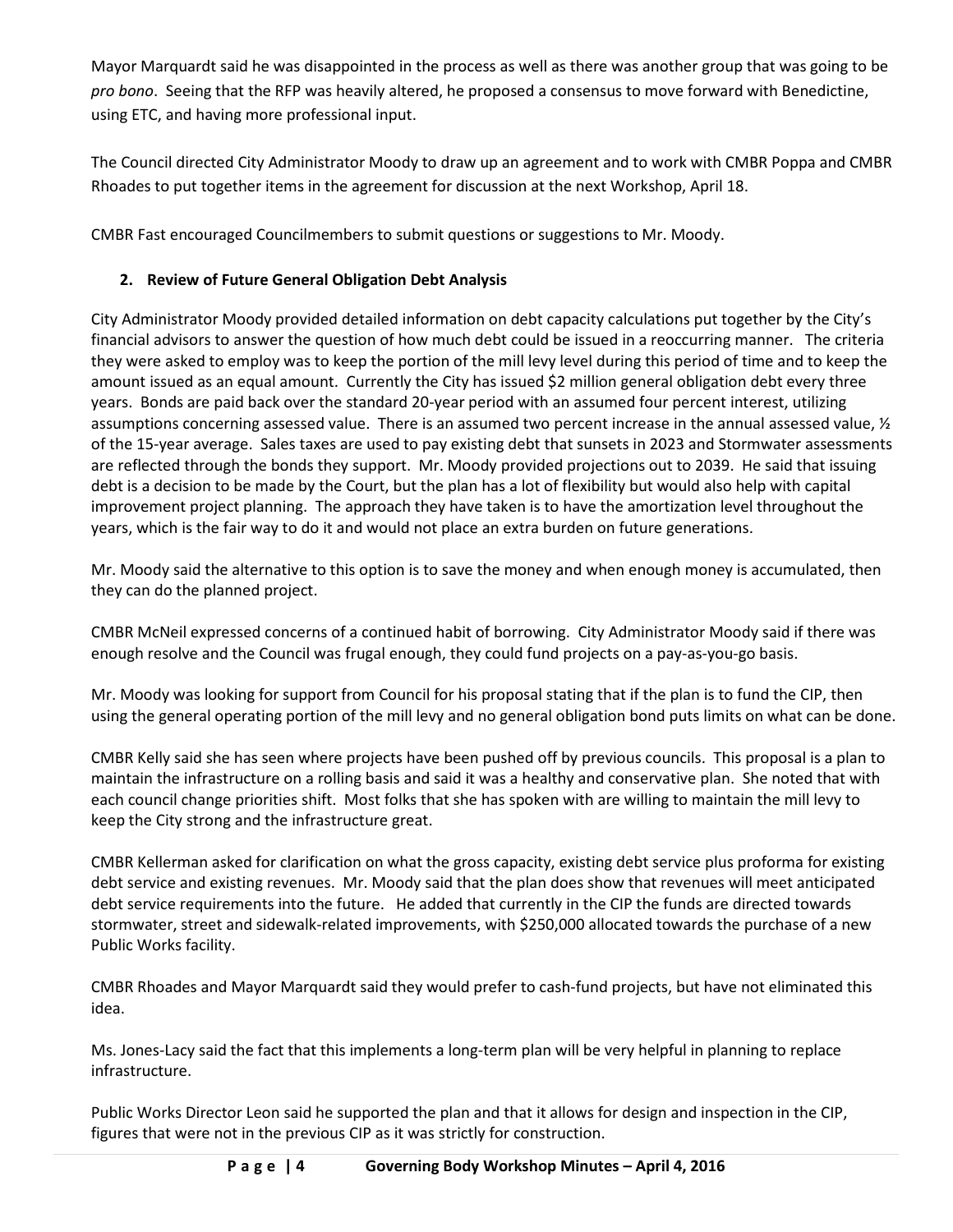CMBR Fast recommended due to the time that Councilmembers contact City Administrator Moody and Ms. Jones-Lacy to ask questions so that this topic can be discussed at the next meeting.

CMBR Poppa said this is a roadmap for the future, so if we need it, we know it's there.

CMBR Thompson said it was a good responsible debt plan, adding that one of the few things city government should be doing is maintaining infrastructure for which this plan allows. She said while waiting to save, it oftentimes leads to spending more. She supports the plan as conservative and well-thought.

Mayor Marquardt said he certainly does not want to let things go bad so that the City is spending more later while they save.

CMBR Kelly reiterated she was in favor of the plan as fiscally responsible. She said it makes the City a good steward of not only the finances, but the infrastructure and quality of life in the City.

CMBR Rhoades said he is undecided and is hesitant about ongoing borrowing. He prefers cash funding projects, but would like to discuss this further and hopes to get more information.

CMBR Janssen said this is a tough item for him as he's a cash guy. He, too, would like more information. He said it looks like a good plan, a responsible plan, but still would like more information.

CMBR Kellerman said he likes how the proposal has been presented, but he is still hesitant and would like more information.

CMBR McNeil said she would like to speak with City Administrator Moody.

CMBR Fast supports the proposal, but would like to analyze and think about it more before going forward.

### **3. Review Solid Waste Assessment for 2017**

#### *Public Comment:*

*Tom Madigan (5316 W. 49<sup>th</sup> Terr.).* Mr. Madigan spoke to the funding of the City's leaf pickup plan.

City Administrator Moody recommended solid waste services provided to the City be increased to \$178 annually and will include the leaf pickup program. This amount is in line with solid waste services throughout the metro, but theirs do not include a leaf program.

CMBR McNeil inquired as to who was proposing this amount. City Administrator Moody said WCA's rate for 2017 is increasing 2.97 percent and the \$178 will cover the cost of the increase. City Administrator Moody also stated that he does not believe a utility should be subsidized with property taxes.

CMBR Fast felt they were double-dipping on the leaf program, paying for it both from property taxes and the General Fund. She also said this was to be only for two years and now it is permanently on the rolls. City Administrator Moody said that there will be an opportunity to decide on whether the Council wants to roll back the mill levy.

CMBR Poppa said a portion of services come out of property taxes as an additional fee. CMBR Fast said the added additional fee to cover the leaf program was a general budget expenditure and then they added a fee onto property taxes to pay for the leaf program. She said that salaries and benefits are paid from the General Fund and then there is an additional property tax fee for Public Works staff and equipment.